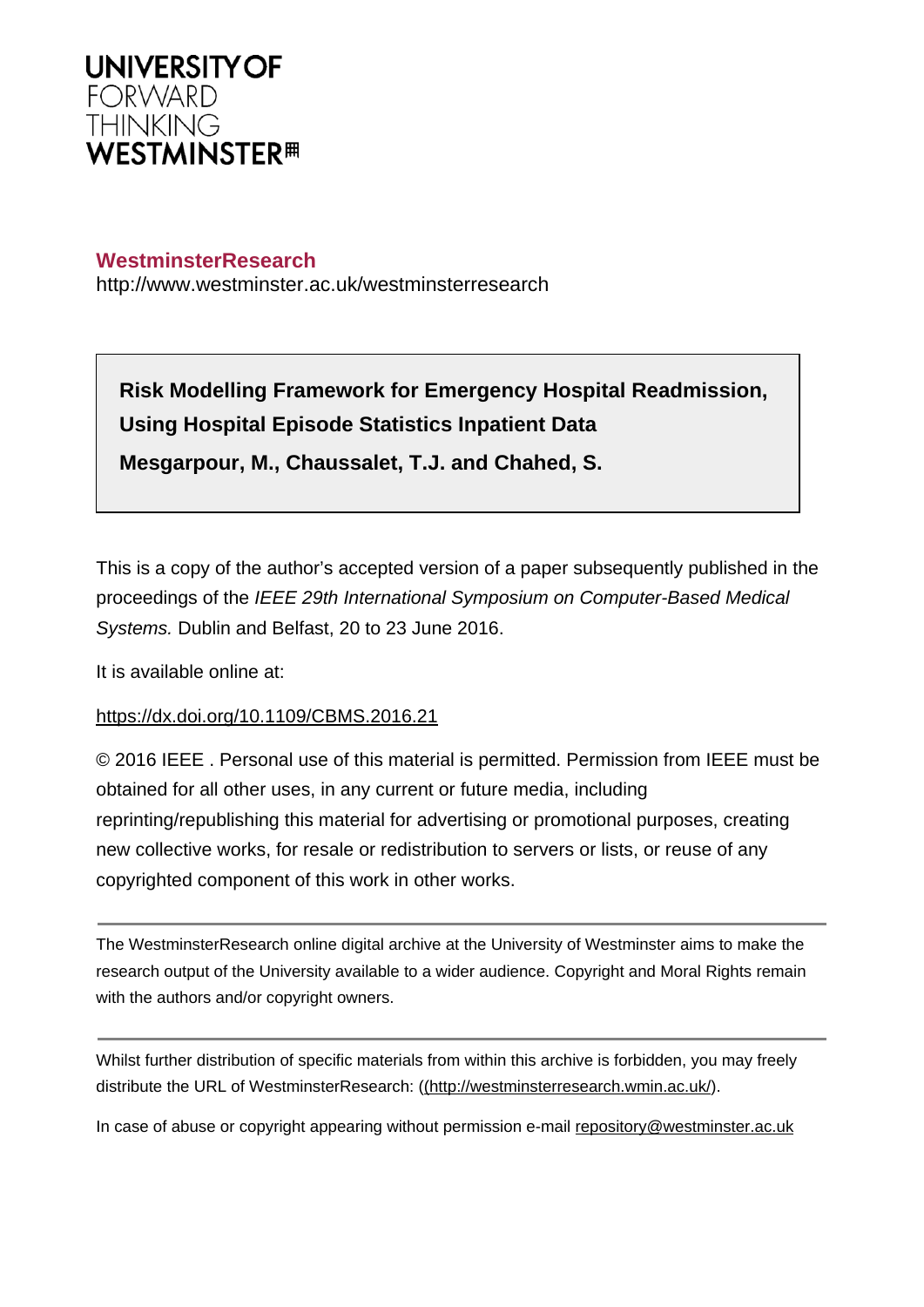# Risk Modelling Framework for Emergency Hospital Readmission, Using Hospital Episode Statistics Inpatient Data

Mohsen Mesgarpour<sup>\*</sup>, Thierry Chaussalet<sup>†</sup> and Salma Chahed<sup>‡</sup>

⇤ *Health and Social Care Modelling Group, Faculty of Science and Technology, University of Westminster, London, UK Email: mohsen.mesgarpour@gmail.com*

*† Health and Social Care Modelling Group, Faculty of Science and Technology, University of Westminster, London, UK Email: chausst@westminster.ac.uk*

*‡ Health and Social Care Modelling Group, Faculty of Science and Technology, University of Westminster, London, UK Email: s.chahed@westminster.ac.uk*

*Abstract*—The objective of this study was to develop, test and benchmark a framework and a predictive risk model for hospital emergency readmission within 12 months. We performed the development using routinely collected Hospital Episode Statistics data covering inpatient hospital admissions in England. Three different timeframes were used for training, testing and benchmarking: 1999 to 2004, 2000 to 2005 and 2004 to 2009 financial years. Each timeframe includes 20% of all inpatients admitted within the trigger year.

The comparisons were made using positive predictive value, sensitivity and specificity for different risk cut-offs, risk bands and top risk segments, together with the receiver operating characteristic curve. The constructed Bayes Point Machine using this feature selection framework produces a risk probability for each admitted patient, and it was validated for different timeframes, sub-populations and cut-off points. At risk cut-off of 50%, the positive predictive value was 69.3% to 73.7%, the specificity was 88.0% to 88.9% and sensitivity was 44.5% to 46.3% across different timeframes. Also, the area under the receiver operating characteristic curve was 73.0% to 74.3%. The developed framework and model performed considerably better than existing modelling approaches with high precision and moderate sensitivity.

*Keywords*-Hospital Episode Statistics, Emergency Hospital Readmission, Inpatient, Bayes Point Machine, Feature Selection, Framework

### I. INTRODUCTION

Costs of care are increasing at a rate that is unsustainable, due to the impact of ageing population, population growth, deprivations, rise in emergency admission, increased expectations and cost of treatment and technology [1]–[3].

Inappropriate care support for high-risk patients has been the main contributor to derived emergency readmission rise [4]. It is estimated that *£*11 billion per year is the cost of emergency admissions to the National Health Service (NHS) [3]. As reported by the Nuffield Trust report in 2012 [5], about 8% of patients are readmitted within 30 days, and it is costing an estimated *£*2.2 billion a year. Also, based on a Clarke et al. [6] study, about half of the emergency readmissions within 30 days between 2004 and 2010 were potentially preventable.

Four principal contributing risks to increase in emergency (or unplanned) readmission to hospitals [3], [4] are ageing population, premature discharge and unpredictable accidents, patients with long-term conditions and unpredictable emergency. Discharging patients presents a way of freeing beds in healthcare systems, but still premature discharge could increase emergency readmission risk. Often hospital admissions can be avoided by providing appropriate care [7].

Therefore, development and implementation of robust predictive risk models for admitted patients are critical. Predictive models can help patients and carers to get the appropriate support services in clinical decision-making. Also, they can improve care quality and reduce the cost of inappropriate admissions to hospital and accident and emergency (A&E).

In 2005, the UK Department of health commissioned to develop the Patients at Risk of Re-hospitalisation (PARR) [8] algorithm for Primary Care Trusts. The aim of PARR was to identify patients in high-risk of 1-year emergency readmission using the inpatient data from the Hospital Episode Statistics (HES) database. Then, in 2006 the Combined Predictive Model (CPM) was released using a combination of the general practices (GPs) records and the HES database [9].

Thereafter, in 2011 the patients at Risk of Readmission within 30 days (PARR-30) model was developed as an upgrade. The PARR-30 was based on a wide range of parameters used in the PARR [10].

Most of the existing predictive risk models [11] that used hospital administrative data were based on logistic regression or Coxian Phase-type Distribution models. Although, they are uncomplicated and powerful, they are bounded by algorithms shortfalls, restricted assumptions and limited parameters. In healthcare risk modelling, there have been many successful implementations of machine learning methods, but, there are a few numbers of literature that applied a Bayesian approach.

The aim of this research was to develop, validate and benchmark a framework and a risk model for 1-year emer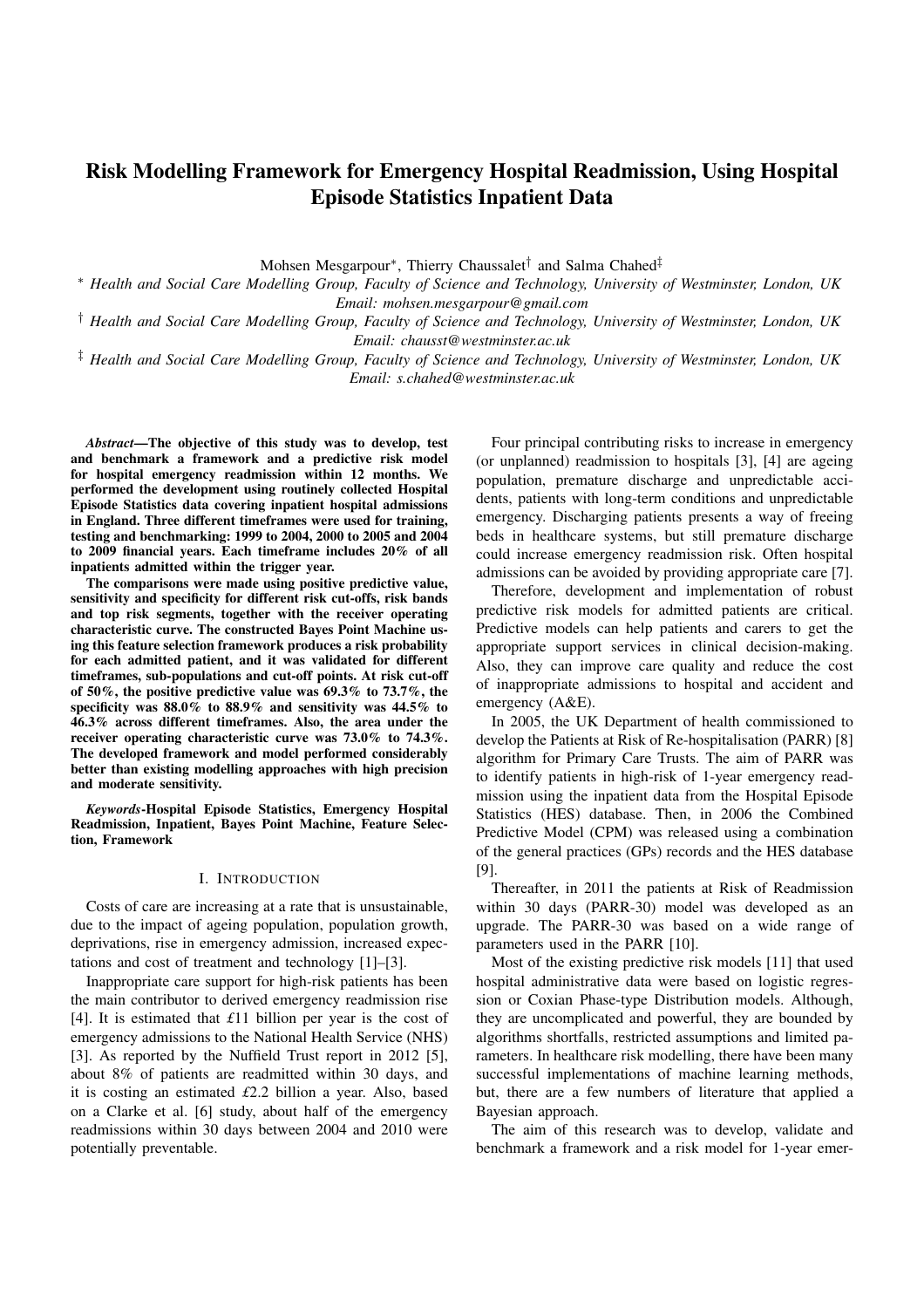gency readmission to England's hospitals using Bayes point machine (BPM) approach and inpatient data from the HES. Firstly, a large set of features was constructed, filtered and sorted. Then, the model was trained, tested and benchmarked using three different timeframes.

In this paper, firstly, the data and the process of selection of a minimal amount of features is clarified. Then, the applied BPM algorithm is defined. Finally, results of training, validation and benchmarking of the developed model against CPM [9], PARR [8] and Billings et al. (2013) [12] models are discussed.

| Sort:<br>$ORDER$ episodes $BY$ hesid, admidate, epistart, epiorder, epiend, epikey                                                                                                                                                                                                                                                                                                                                                                |
|---------------------------------------------------------------------------------------------------------------------------------------------------------------------------------------------------------------------------------------------------------------------------------------------------------------------------------------------------------------------------------------------------------------------------------------------------|
|                                                                                                                                                                                                                                                                                                                                                                                                                                                   |
| <b>Exclude records:</b><br>Removing patients with invalid identification, not known admission date, less than one year old, died at the<br>trigger event or had no emergency admission during the trigger period.                                                                                                                                                                                                                                 |
| $FOR$ episode $\in$ episodes :<br>$IF(statage >= 7000), THEN$<br>Remove episode<br>$IF(head == null), THEN$<br>Remove episode<br>$IF(admidate == null$<br>$OR admidente == Date(1885_01_01)$<br>$OR admidente == Date(1582_10_15)$<br>$OR admidente == Date(1600_01_01)), THEN$<br>Remove episode                                                                                                                                                 |
| $FOR\; patient \in patients:$<br>$IF(dismeth_{triangle} = 4$<br>OR admimeth <sub>trigger</sub> $\notin$ {21, 22, 23, 24, 25, 2A, 2B, 2C, 2D, 28,<br>$31, 32, 81, 82, 83, 84, 89, 98$ }), $THEN$<br>Remove patient                                                                                                                                                                                                                                 |
|                                                                                                                                                                                                                                                                                                                                                                                                                                                   |
| <b>Imputations and corrections:</b><br>Imputation and correction of dates, gender, ethnicity and HRG.                                                                                                                                                                                                                                                                                                                                             |
| $FOR \text{ var } \in \{distance, \text{epi} \}.$<br>$IF(var == null$<br>$OR \, var == Date(1885_01_01)$<br>$OR \, var == Date(1582\_10\_15)$<br>$OR \, var == Date(1600\_01\_01)), \, THEN$<br>$var = null$                                                                                                                                                                                                                                      |
| $disdate_{spell} = Max_{spell}(disdate)$<br>$IF(epiend == null AND\ distance \neq null),\ THEN$<br>$epiendspell = Maxspell(disdate)$<br>$IF(disd\hat{ate} == null \land ND \; epid \ne null), \; THEN$<br>$disdate_{spell} = Max_{spell}(epiend)$<br>$IF(Max_{spell}(distance) < Max_{spell}(admiddle)), \ THEN$<br>$disdate_{spell} = admidente$<br>$epiend = disdate - admidate$<br>$IF(Any_{spell}(dismeth == 4)), then$<br>$dismethspell = 4$ |
| $\mathit{gender}\$ $\mathit{patient} = \mathrm{Arg}\, \mathrm{Max}_{\mathit{gender}}(Count_{\mathit{patient}}(\mathit{gender}))$<br>$ethnos_{patient} = \text{Arg Max}_{ethnos}(Count_{patient}(ethnos))$<br>$hrglate_{spell} = Min_{spell}(hrglate)$<br>$hrglate35_{spell} = Mi\dot{n}_{spell}(hrglate35)$                                                                                                                                       |
|                                                                                                                                                                                                                                                                                                                                                                                                                                                   |
| <b>Recoding:</b><br>Recode gender, ethnos, imd04rk, age, admimeth, classpat, epidur, admisorc, intmanig and rotreat.<br>Derive organisation cluster from procode3 using National Reporting and Learning System.<br>Derive HRG version 3.5 from version 3.0.                                                                                                                                                                                       |

Figure 1. The summary of data preprocessing.

### II. DATA

Administrative databases are used in the monitoring of healthcare systems in the UK, the USA and other countries. And, healthcare data, such as inpatient, A&E, outpatient attendance and records from GPs are used in predictive modelling problems.

In this research, only inpatient data from the HES database was used. The queried snapshot of the HES database includes records from April 1995 until April 2010. The in-

patient table consists of 206,528,432 episodes, that excludes 39,403 episodes with *null admidate* and 11,212,871 episodes with *null hesid*.

In terms of data quality, there are parameters, associations and timeframes that are missing from HES due to confidentiality, different practices and limitations of defined fields. For instance, inconsistency in data due to changes in policies, care services and facilities, and large missing attendance records in A&E records [13].

Similar to the PARR model, each sample covers about 20% of unique patients (10% training, 10% testing) within the trigger year of the selected timeframe (Table I). The first three years was regarded as the prior history, the fourth year was used as the trigger year and the 12-month follow-up was accounted as the prediction period. Also, *superspells* were constructed and regarded as the unit of care for each patient.

Moreover, before the modelling stage, four stages of data preprocessing have been carried out. The steps are presented in Fig. 1.

#### III. FEATURES

Based on previous studies [11] and additional exploratory analyses, four main groups of features were initially generated from the inpatient database: three years cross-sectional, one year cross-sectional, 90 days cross-sectional and triggerpoint features. In total 738 summary features were generated, which the main categories are presented in Table II.

Usually, Kernel classifiers, such as BPM and Support Vector Machine (SVM) are resistant to over-fitting, because of weight regularisation. However, since the number of generated features was very high, a feature reduction framework was needed. Hence, four feature filtering steps were carried out to capture the underlying structure better.

Firstly, highly stationary features were withdrawn (constant count  $\geq 95\%$ , since linear correlation to 1-year readmission was ; 50%). Thereafter, features with high linear correlation to 1-year readmission were excluded (linear correlation coefficient  $\geq 80\%$ ). Then, in relation to the average of importance, initially the three years cross-sectional features were included, and after that other features were added. And, based on importance across samples, the features were sorted using random-forest importance score (sample sizes of 100,000, the number of trees equals to the features, and selected features at each node equals to 10) and an SVM importance ranking (sample sizes of 10,000). Finally, a forward-selection BPM procedure was developed using the micro-average precision  $\geq 0.01\%$ .

At the end, 100 features were selected and sorted using average random-forest scoring across samples.

#### IV. MODEL

Bayes Point Machines (BPMs) [17], [18] are parametric linear classification algorithms, which identify an average classifier (Bayes point) in a version space. BPMs, similar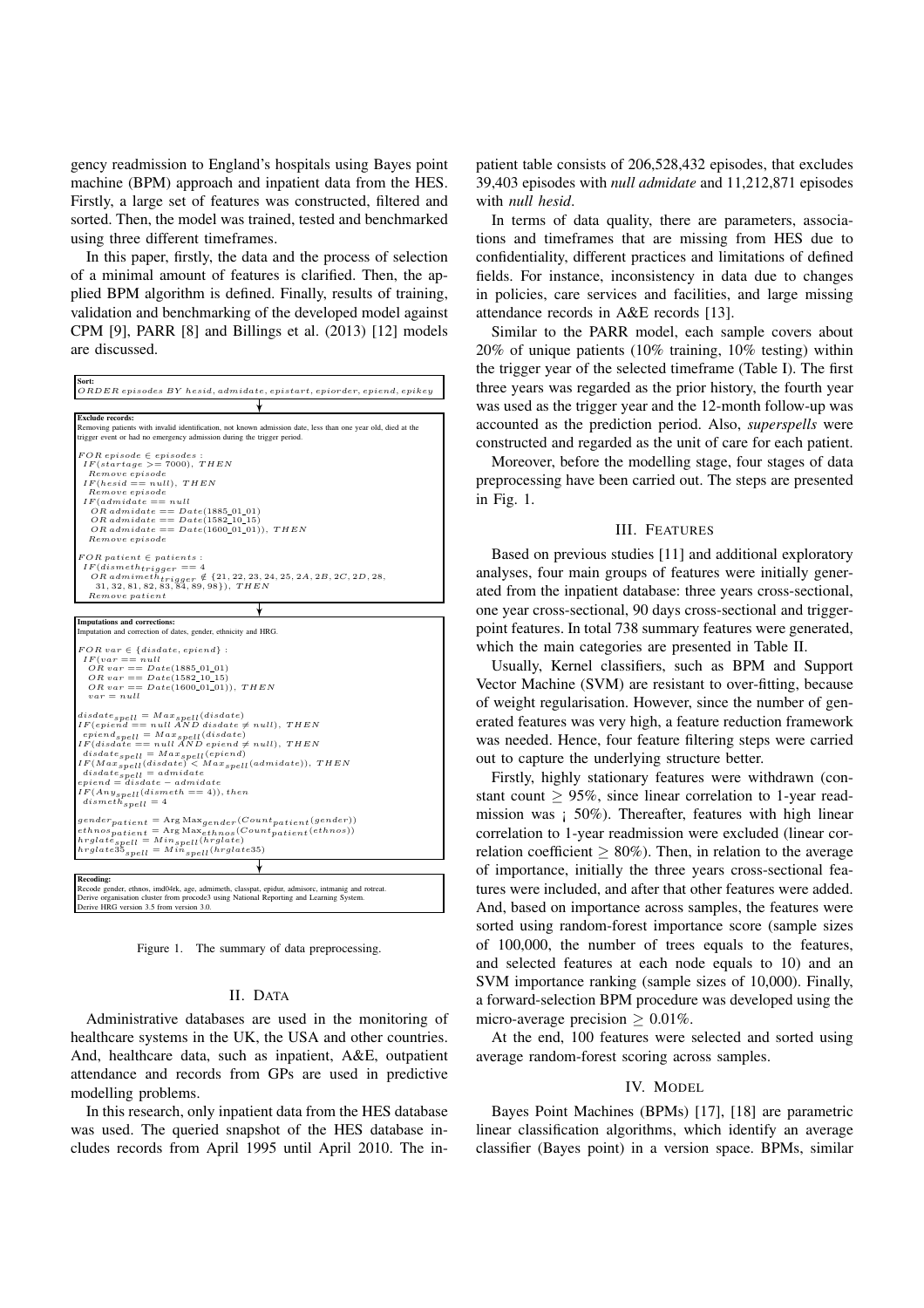|  | Table I                             |  |
|--|-------------------------------------|--|
|  | SELECTED SAMPLES FROM HES INPATIENT |  |

| <b>Samples</b> |          | Timeframe | <b>Population size</b> | Sample size     |                 | <b>Filtered patients</b> |                |               |  |  |
|----------------|----------|-----------|------------------------|-----------------|-----------------|--------------------------|----------------|---------------|--|--|
|                |          |           | <b>Patients</b>        | <b>Episodes</b> | <b>Patients</b> | Total                    | No prior spell | No post spell |  |  |
| Sample-1       |          | 1999-2004 | 7.206.133              | 6.347.067       | 1.441.227       | 1.157.873                | 492.458        | 148.950       |  |  |
|                | Sample-2 | 2004-2009 | 8.104.748              | 11.394.152      | 1.615.347       | 1.410.923                | 395.522        | 10.961        |  |  |
|                | Sample-3 | 2000-2005 | 7.370.830              | 6.449.169       | 1.474.166       | 1.324.712                | 671.919        | 194,097       |  |  |

| .<br>۰.<br>$\sim$ |
|-------------------|

| Category        | Sub-category                                                                                                             |
|-----------------|--------------------------------------------------------------------------------------------------------------------------|
| Administrative  | Admission: patient classification; number of episodes and spells; admission, readmission and discharge times; source and |
|                 | methods of admission and discharge.                                                                                      |
|                 | Bed days: duration of spells; preoperative and post-operative durations.                                                 |
|                 | Geographical: provider code; region of treatment.                                                                        |
|                 | ID: patient identification, and admission timeframe number.                                                              |
|                 | Speciality: speciality of consultant; palliative cares.                                                                  |
|                 | Waiting time: admission waiting time.                                                                                    |
| <b>Clinical</b> | Diagnosis: Charlson comorbidity groups; Elixhauser comorbidity groups [14]; frequent categories of diagnoses; Charlson   |
|                 | comorbidity index version that is developed by Dr Foster unit and adapted by the HSCIC [15]; PARR's HRGs reference       |
|                 | conditions, using version 3.5 [16].                                                                                      |
|                 | Operation: operation groups; number of operations; frequent categories of operations.                                    |
| <b>Patient</b>  | Demographic: age; deprivations; ethnicity; gender.                                                                       |

| Table III                                        |  |
|--------------------------------------------------|--|
| THE REPORTED PERFORMANCE OF THE PREVIOUS MODELS. |  |

| <b>Statistic</b>                  | <b>PARR</b> |       | CPM       | Billings-13 $(\mathbb{P})$ | Billings-13 (IPAEOPGP) |           |
|-----------------------------------|-------------|-------|-----------|----------------------------|------------------------|-----------|
| <b>Threshold</b>                  | 0.50        | 0.60  | 0.70      | 0.50                       | 0.50                   | 0.50      |
| $TP + FPa$                        | 17,455      | 4.810 | 2.011     | $NR^b$                     | 8.743                  | 10,545    |
| TP                                | <b>NR</b>   | NR.   | <b>NR</b> | NR.                        | 4,627                  | 5,669     |
| Sensitivity                       | 0.543       | 0.178 | 0.081     | NR                         | 0.049                  | 0.060     |
| Specificity                       | 0.722       | 0.950 | 0.986     | NR.                        | NR                     | NR        |
| Precision                         | 0.653       | 0.774 | 0.843     | 0.538                      | 0.529                  | 0.538     |
| Emer. admi. post 12 m. per TP     | 1.47        | 2.23  | 3.0       | NR.                        | NR.                    | NR.       |
| Emer. admi. prior 12 m. per TP    | 2.22        | 3.43  | 4.59      | NR.                        | <b>NR</b>              | <b>NR</b> |
| Emer. admi. prior 13-24 m. per TP | 0.93        | 1.84  | 2.80      | NR                         | NR.                    | <b>NR</b> |
| Emer. admi. prior 25-36 m. per TP | 0.73        | 1.48  | 2.25      | NR.                        | NR                     | NR        |
| AUC of ROC                        | 0.69        |       |           | 0.780                      | 0.73                   | 0.78      |
| Total number of patients          | 42,778      |       |           | 281,617                    | 1,836,099              | 1,836,099 |

a True Positive (TP) and False Positive (FP).

b Not Reported (NR).

to SVMs, are more geometrically motivated and the soft margin SVM can be thought of an approximation to BPMs [17]. BPMs sample the Bayesian posterior for linear classification in a kernel space and approximate the centre of the version space. They minimise the generalisation error over a set of hypothesis according to a prior probability, unlike SVMs, which maximise the classification boundary margin explicitly.

In this research, Microsoft's Infer.Net library [19] was used as the core development package to construct the BPM model. The applied algorithm uses the original version of the BPM with two main modifications: a mixture of Gamma-Gamma priors for the precision of weights and features and Expectation Propagation (EP) message passing for inference of posteriors.

#### V. RESULTS

Profiling was done using independent test samples across different timeframes based on a number of main characteristics and indicators. The developed model was benchmarked using the reported performance of three previous models: CPM [9], PARR [8] and Billings et al. [12] models, which includes the inpatient submodel (IP) and the full model (IPAEOPGP). Also, three sub-populations were selected after running the model, in order to make the comparisons as close as possible:

- *• Sub PARR-2-Settings*: Including age 65+
- *Sub\_IPAEOPGP*: Including age 18 to 95
- *• Sub Any-Acute*: Including all

The reported performance of the previous models are presented in Table III and similarly the outputs of the profiling are presented in Table IV. The selected cut-off points for the predicted probability are 50%, 60% and 70%,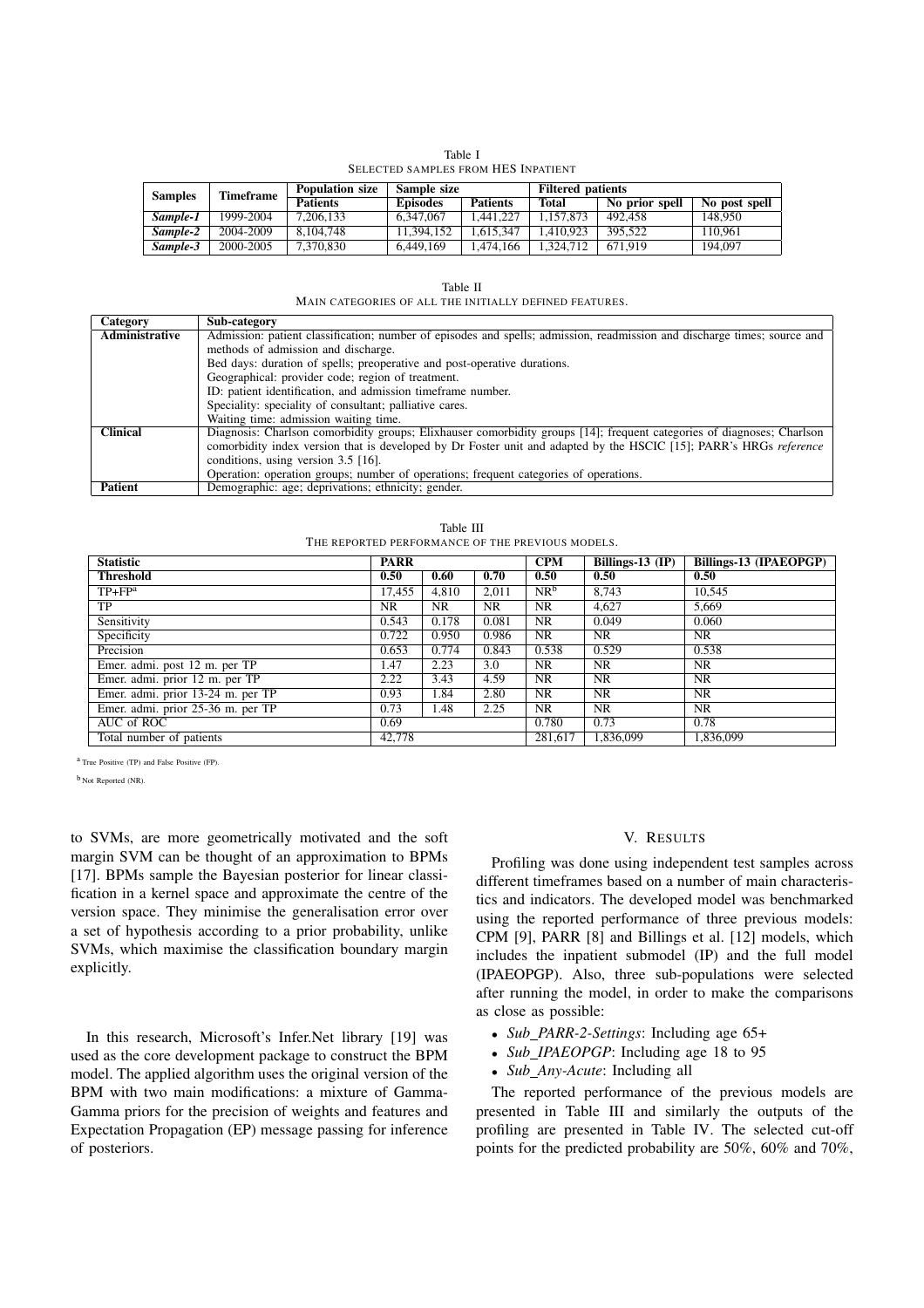| <b>Statistic</b>                                                       | <b>Sub PARR-2-Settings</b> |        |        | <b>Sub_IPAEOPGP</b> |         |         | Sub Any-Acute |         |         |
|------------------------------------------------------------------------|----------------------------|--------|--------|---------------------|---------|---------|---------------|---------|---------|
| <b>Threshold</b>                                                       | 0.50                       | 0.60   | 0.70   | 0.50                | 0.60    | 0.70    | 0.50          | 0.60    | 0.70    |
| Train: train sub-sample of Sample-1; Test: test sub-sample of Sample-1 |                            |        |        |                     |         |         |               |         |         |
| $\overline{\text{TP}}$                                                 | 12.739                     | 6.955  | 3,266  | 35,789              | 20,952  | 7,692   | 36,700        | 21,383  | 7.869   |
| $\overline{FP}$                                                        | 9,489                      | 4,046  | 1,371  | 15,289              | 6,592   | 2.068   | 15,987        | 6,973   | 2,182   |
| $TN^a$                                                                 | 36,418                     | 53,113 | 63,217 | 135,163             | 167,917 | 191,793 | 159,908       | 193,839 | 218,378 |
| Sensitivity                                                            | 0.415                      | 0.227  | 0.106  | 0.463               | 0.271   | 0.100   | 0.445         | 0.259   | 0.095   |
| Specificity                                                            | 0.760                      | 0.898  | 0.965  | 0.880               | 0.948   | 0.984   | 0.893         | 0.953   | 0.985   |
| Precision                                                              | 0.573                      | 0.632  | 0.704  | 0.701               | 0.761   | 0.788   | 0.697         | 0.754   | 0.783   |
| Emer. admi. post 12 m. per TP                                          | 1.145                      | 1.384  | 1.744  | 1.542               | 1.798   | 2.227   | 1.538         | 1.788   | 2.223   |
| Emer. admi. prior 12 m. per TP                                         | 0.403                      | 0.518  | 0.645  | 0.350               | 0.444   | 0.626   | 0.349         | 0.443   | 0.624   |
| Emer. admi. prior 13-24 m. per TP                                      | 0.353                      | 0.459  | 0.566  | 0.319               | 0.412   | 0.568   | 0.317         | 0.410   | 0.565   |
| Emer. admi. prior 25-36 m. per TP                                      | 0.005                      | 0.005  | 0.007  | 0.004               | 0.005   | 0.008   | 0.004         | 0.005   | 0.008   |
| <b>AUC</b> of ROC                                                      | 0.663                      |        |        | 0.736               |         |         | 0.743         |         |         |
| Total number of patients                                               | 70,147                     |        |        | 204,672             |         |         | 231,755       |         |         |
| Train: train sub-sample of Sample-2; Test: test sub-sample of Sample-2 |                            |        |        |                     |         |         |               |         |         |
| <b>TP</b>                                                              | 15,544                     | 9,033  | 4,397  | 41,347              | 24,114  | 9,228   | 42,381        | 24,628  | 9,419   |
| FP                                                                     | 10,839                     | 5,074  | 1,852  | 17,533              | 7,746   | 2,723   | 18,221        | 8,111   | 2,816   |
| TN <sup>a</sup>                                                        | 34,026                     | 51,570 | 63,914 | 143,986             | 181,189 | 207,809 | 161.137       | 199,791 | 227,079 |
| Sensitivity                                                            | 0.459                      | 0.267  | 0.130  | 0.474               | 0.277   | 0.106   | 0.463         | 0.269   | 0.103   |
| Specificity                                                            | 0.725                      | 0.871  | 0.953  | 0.872               | 0.943   | 0.980   | 0.880         | 0.947   | 0.981   |
| Precision                                                              | 0.589                      | 0.640  | 0.704  | 0.702               | 0.757   | 0.772   | 0.699         | 0.752   | 0.770   |
| Emer. admi. post 12 m. per TP                                          | 1.235                      | 1.442  | 1.754  | 1.596               | 1.863   | 2.292   | 1.590         | 1.852   | 2.287   |
| Emer. admi. prior 12 m. per TP                                         | 0.420                      | 0.521  | 0.635  | 0.367               | 0.467   | 0.632   | 0.366         | 0.466   | 0.632   |
| Emer. admi. prior 13-24 m. per TP                                      | 0.360                      | 0.450  | 0.563  | 0.329               | 0.423   | 0.571   | 0.328         | 0.422   | 0.570   |
| Emer. admi. prior 25-36 m. per TP                                      | 0.007                      | 0.009  | 0.011  | 0.005               | 0.007   | 0.010   | 0.005         | 0.007   | 0.010   |
| <b>AUC</b> of ROC                                                      | 0.664                      |        |        | 0.721               |         | 0.730   |               |         |         |
| Total number of patients                                               | 73.315                     |        |        | 224,001             |         |         | 243,712       |         |         |
| Train: train sub-sample of Sample-1; Test: test sub-sample of Sample-3 |                            |        |        |                     |         |         |               |         |         |
| TP                                                                     | 15,251                     | 7,743  | 3,282  | 42,941              | 22,287  | 7,082   | 44,039        | 22,803  | 7,260   |
| $\overline{FP}$                                                        | 10,482                     | 4,114  | 1,324  | 16,662              | 6,497   | 1,826   | 17,424        | 6,913   | 1,965   |
| $TN^a$                                                                 | 51,918                     | 72,992 | 84,507 | 188,075             | 230,439 | 256,811 | 221,760       | 265,541 | 292,706 |
| Sensitivity                                                            | 0.371                      | 0.188  | 0.080  | 0.421               | 0.218   | 0.069   | 0.404         | 0.209   | 0.067   |
| Specificity                                                            | 0.791                      | 0.918  | 0.974  | 0.900               | 0.961   | 0.989   | 0.911         | 0.965   | 0.990   |
| Precision                                                              | 0.593                      | 0.653  | 0.713  | 0.720               | 0.774   | 0.795   | 0.717         | 0.767   | 0.787   |
| Emer. admi. post 12 m. per TP                                          | 1.213                      | 1.475  | 1.871  | 1.607               | 1.881   | 2.392   | 1.606         | 1.876   | 2.401   |
| Emer. admi. prior 12 m. per TP                                         | 0.447                      | 0.565  | 0.688  | 0.367               | 0.492   | 0.691   | 0.365         | 0.489   | 0.687   |
| Emer. admi. prior 13-24 m. per TP                                      | 0.371                      | 0.472  | 0.568  | 0.323               | 0.441   | 0.593   | 0.321         | 0.437   | 0.588   |
| Emer. admi. prior 25-36 m. per TP                                      | 0.005                      | 0.005  | 0.007  | 0.004               | 0.005   | 0.007   | 0.004         | 0.005   | 0.008   |
| <b>AUC</b> of ROC                                                      | 0.661                      |        |        | 0.739               |         |         | 0.743         |         |         |
| Total number of patients                                               | 91,369                     |        |        | 268,575             |         |         | 304,888       |         |         |

Table IV THE BENCHMARK OF THE BPM MODEL FOR DIFFERENT SUB-POPULATIONS.

a True Negative (TN).

Table V THE MOST IMPORTANT VARIABLES.

| Sum of number of operations (90-day, trigger).             |
|------------------------------------------------------------|
| Count of main speciality: 'Maternity' (3-year, trigger).   |
| Count of main speciality: 'Gynaecology' (3-year, trigger). |
| Count of main speciality: 'General' (3-year, trigger).     |
| Average of post-operative durations (trigger).             |
| Count of the emergency admissions (90-day, 1-2-year).      |
| Average of spells durations (past, trigger).               |
| Average of gaps between admissions (3-year).               |
| Average of Dr Foster Charlson Index (3-year).              |
| Age (trigger).                                             |
| Gender: 'Female'.                                          |
| Ethnicity: 'NA'.                                           |

and it may be optimised with help of a cost function, like estimated readmission and intervention costs, to determine the trade-off between sensitivity and specificity.

Firstly, the effects of complexity levels based on the number of features were investigated using F-score versus the number of features. Adding up to 18 features (Table V) improves the performance extensively. But, the gains became smaller afterwards, about 0.005 change on average in Area Under Curve (AUC) of Receiver Operating Characteristic (ROC).

Moreover, the model converged very fast, and after 40 iterations the weights differences become very small across all samples  $( $0.01$ ). Also, based on the generated learning$ curve and the complexity plots, the performance was consistent across all samples. In addition, the model was stable in cross-validations testing, and it exhibited very small standard deviations in accuracy (average 0.005), mean of negative log-probability (average 0.004) and AUC (average 0.001).

Overall, the model performs considerably better than the CPM [9], PARR [8] and Billings et al. [12] models using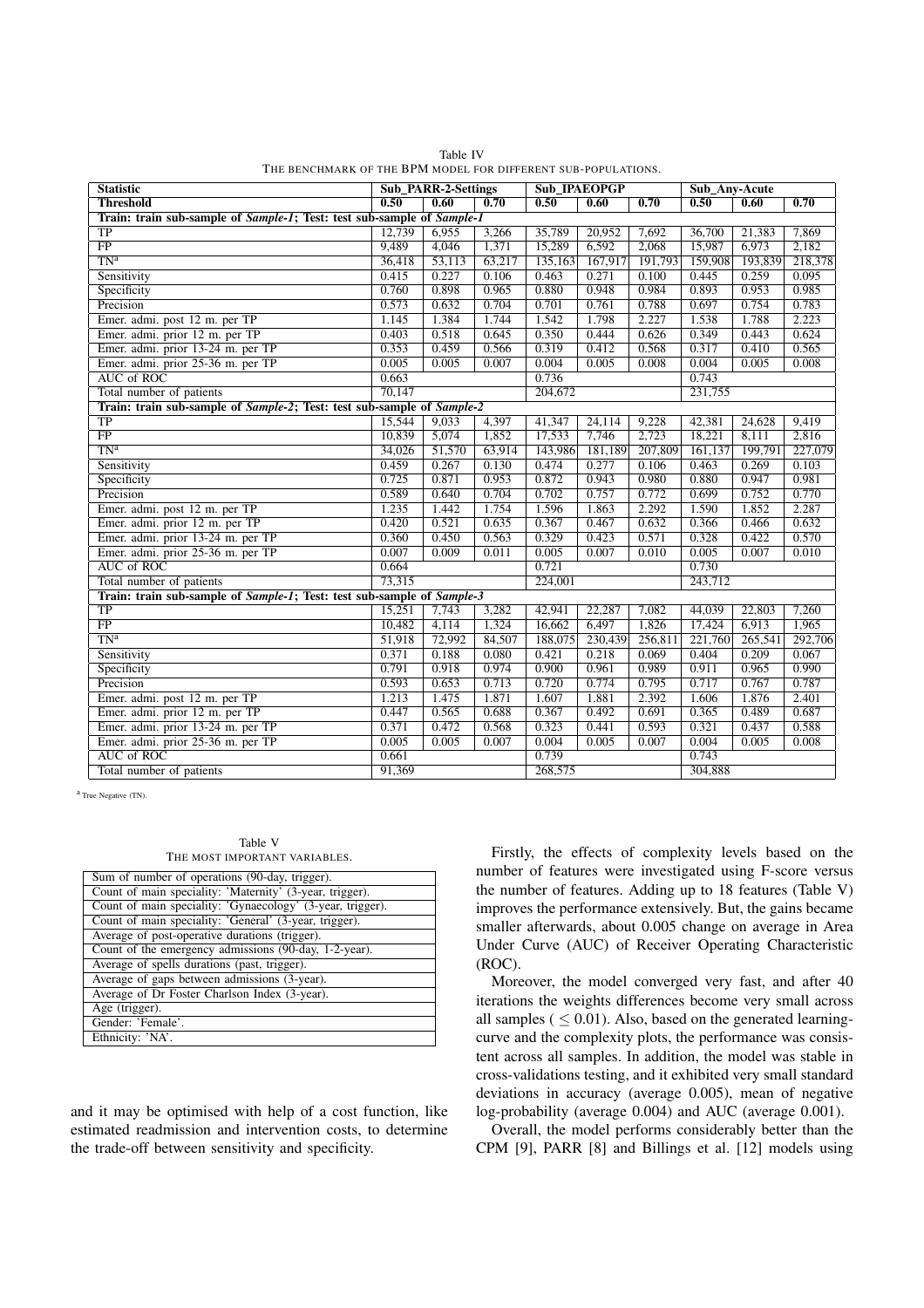inpatient data.

Moreover, in healthcare risk modelling research area, there have been many successful implementations of machine learning methods. But, there are a few number of literatures that used a Bayesian approach to address emergency hospital readmission problems [3], [13], [20]–[29].

Furthermore, methods like logistic regression or Coxian Phase-type Distribution models are simple and powerful, but they do not update prior probabilities, can handle small number of input variables and can not account for small probabilities in appropriate way. On the other hand, BPM addresses these issues, and probably its main issue is the complexity of the algorithm and the inference approximation.

Finally, in comparison to SVMs, the BPM approach is demonstrated [17] to provide better solution for asymmetric version space, to efficiently handle large datasets and to provide smoother decision boundary. In empirical studies [17], [30]–[32] have been shown that BPMs usually outperform SVMs.

### VI. CONCLUSION

A framework and a predictive model were built with an optimal subset of generated features from England's HES inpatient. The model was developed using a BPM algorithm with a mixture of Gamma-Gamma priors and EP message passing for inference. The developed model estimates the risk of emergency readmission to NHS hospitals in England within 12 months of discharge. Finally, the model benchmarked against PARR, CPM and Billings et al. (2013) models with very similar settings.

The model outperforms for the sub-population of 18 to 95-year-old patients, as well as all emergency readmissions population. The specificity was 88.0% to 88.9%, the positive predictive value was 69.3% to 73.7%, and sensitivity was 44.5% to 46.3% across different timeframes. Also, the AUC of ROC was 73.0% to 74.3%. On the other hand, the reported AUC of ROC of PARR, CPM and the IP and the IPAEOPGP sub-models of Billings et al. (2013) models were 69%, 78%, 73% and 78%. Moreover, the developed model proved to be robust to changes and be stable with high precision across different timeframes.

#### **REFERENCES**

- [1] NHS, "NHS england publishes CCG funding allocations for next two years following adoption of new formula," 2013, [Retrieved 02.01.2016]. [Online]. Available: http: //www.england.nhs.uk
- [2] DH, "Business case: for the health and care modernisation transition programme," 2013, [Retrieved 02.01.2016]. [Online]. Available: https://www.gov.uk
- [3] G. Lewis, N. Curry, and M. Bardsley, "Choosing a predictive risk model: a guide for commissioners in england," 2011, [Retrieved 02.01.2016]. [Online]. Available: https://www.primis.nottingham.ac.uk
- [4] HSCIC, "Hospital episode statistics, emergency readmissions to hospital within 28 days of discharge - financial year 2011/12," Health and Social Care Information Centre, Dec. 2013, [Retrieved 02.01.2016]. [Online]. Available: http://www.hscic.gov.uk
- [5] Nuffield Trust, "Predicting risk of hospital readmission with PARR-30," Aug. 2012, [Retrieved 02.01.2016]. [Online]. Available: http://www.nuffieldtrust.org.uk
- [6] A. Clarke, I. Blunt, and M. Bardsley, "Ps18 analysis of emergency 30-day readmissions in england using routine hospital data 2004-2010. is there scope for reduction?" *Journal of Epidemiology and Community Health*, vol. 66, no. Suppl 1, pp. A45–A45, 2012.
- [7] M. Bardsley, T. Georghiou, L. Chassin, G. Lewis, A. Steventon, and J. Dixon, "Overlap of hospital use and social care in older people in england," *Journal of health services research & policy*, vol. 17, no. 3, pp. 133–139, 2012.
- [8] J. Billings, J. Dixon, T. Mijanovich, D. Wennberg *et al.*, "Case finding for patients at risk of readmission to hospital: development of algorithm to identify high risk patients," *Bmj*, vol. 333, no. 7563, p. 327, 2006.
- [9] DH, "Combined predictive model final report and technical documentation," Dec. 2006, [Retrieved 02.01.2016]. [Online]. Available: http://www.kingsfund.org.uk
- [10] J. Billings, I. Blunt, A. Steventon, T. Georghiou, G. Lewis, and M. Bardsley, "Development of a predictive model to identify inpatients at risk of re-admission within 30 days of discharge (PARR-30)," *BMJ open*, vol. 2, no. 4, p. e001667, 2012.
- [11] M. Mesgarpour, T. Chaussalet, and S. Chahed, "A review of dynamic bayesian network techniques with applications in healthcare risk modelling," in *4th Student Conference on Operational Research*, 2014, p. 89.
- [12] J. Billings, T. Georghiou, I. Blunt, and M. Bardsley, "Choosing a model to predict hospital admission: an observational study of new variants of predictive models for case finding," *BMJ open*, vol. 3, no. 8, p. e003352, 2013.
- [13] A. Bottle, R. Gaudoin, S. Jones, and P. Aylin, "Can valid and practical risk-prediction or casemix adjustment models, including adjustment for comorbidity, be generated from english hospital administrative data (hospital episode statistics)? a national observational study," *Health Serv Deliv Res*, vol. 2, no. 40, 2014.
- [14] A. Elixhauser, C. Steiner, D. R. Harris, and R. M. Coffey, "Comorbidity measures for use with administrative data," *Medical care*, vol. 36, no. 1, pp. 8–27, 1998.
- [15] HSCIC, "Summary hospital-level mortality indicator," 2016, [Retrieved 02.01.2016]. [Online]. Available: http://www. hscic.gov.uk
- [16] ——, "HRG v3.5 toolkit," 2016, [Retrieved 02.01.2016]. [Online]. Available: http://www.hscic.gov.uk